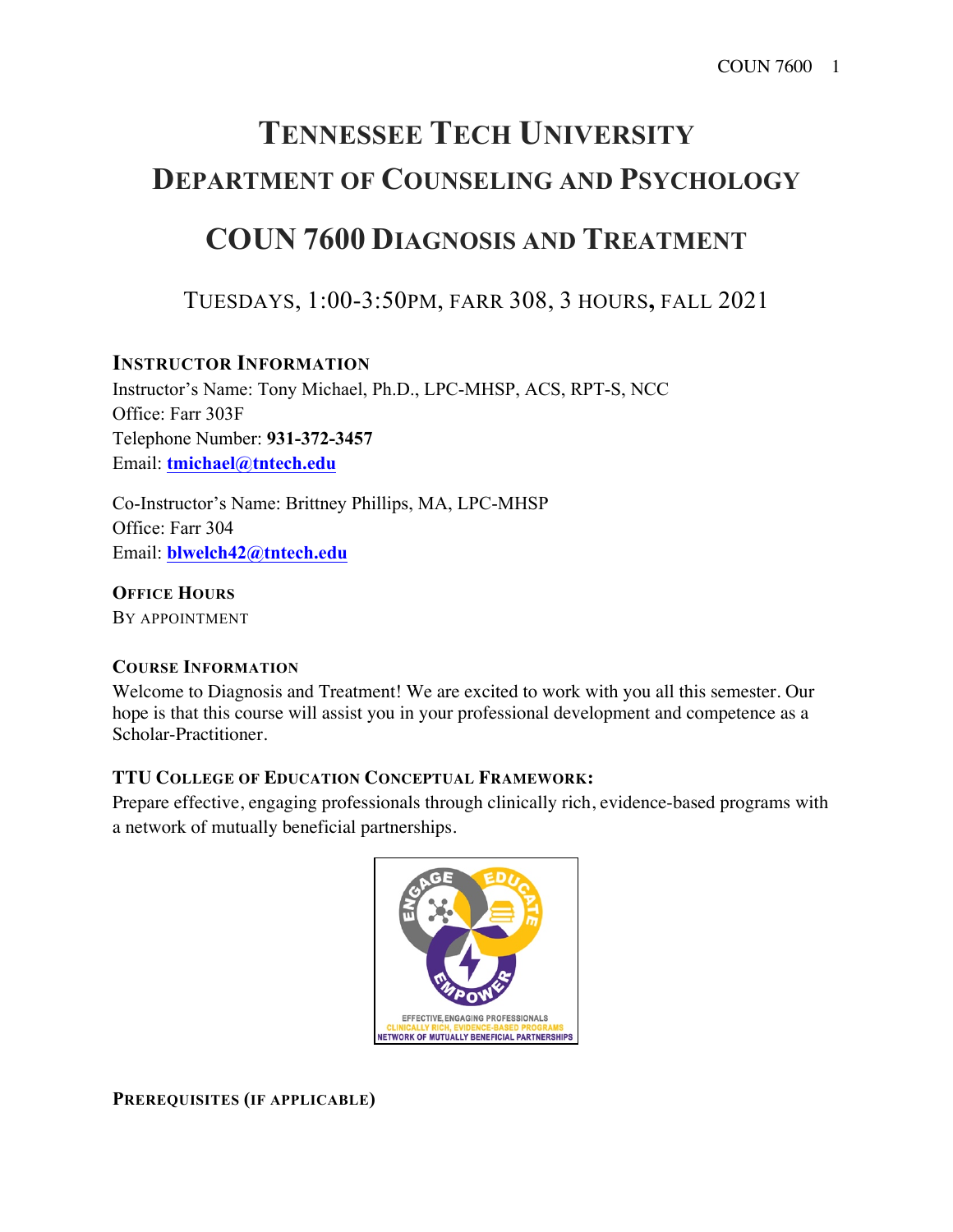Permission of director of doctoral studies.

#### **TEXTS AND REFERENCES Required:**

- American Psychiatric Association. (2013). *Diagnostic and statistical manual of mental disorders* (5th ed.). Washington, DC: Author.
- Reichenberg, L. W., & Seligman, L. (2016). *Selecting effective treatments: A comprehensive, systematic guide to treating mental disorders* (5th ed.). Hoboken, NJ: John Wiley & Sons.

Tk20 assessment system. Link to Tk20

*Tk20 data assessment program.* TTU's College of Education uses Tk20, a comprehensive data and reporting system to improve our processes, manage candidate transition points, and track key assessments in program coursework. All students, regardless of affiliated major and college, enrolled in courses requiring Tk20 must purchase an account and submit the appropriate coursework. Failure to purchase Tk20 can result in a zero for Tk20 assignments and/or final course grade reduced a full letter. The one-time-only system cost is \$133.33 at the university bookstore, and your account is valid for seven years. You will be asked to access Tk20 for a variety of tasks, including coursework, advisement, field/clinical experiences, portfolios, and key program assessments. See our website for more details: https://tntech.tk20.com

#### **Supplemental Text:**

- o American Psychological Association. (2009). *Publication manual of the American Psychological Association* (6th ed.). Washington, DC: Author.
- o Diagnostic Tabs (index tabs for the DSM-5; http://diagnostictabs.com/)
- o First, M. B. (2013). *DSM-5 handbook of differential diagnosis.* Washington, DC: American Psychiatric Association.
- o Jongsma, A. E., Peterson, L. M., & Bruce, T. J. (2014). *The complete adult psychotherapy treatment planner.* Hoboken, NJ: John Wiley and Sons, Inc.
- o Jongsma, A. E., Peterson, L. M., McInnis, W. P., & Bruce, T. J. (2014). *The child psychotherapy treatment planner.* Hoboken, NJ: John Wiley and Sons, Inc.
- o Sommers-Flanagan, J. & Sommers-Flanagan, R. (2013). *Clinical Interviewing*. Hoboken, NJ: Wiley

#### **Assigned Readings:**

o All assigned reading are outlined on the Course Calendar of this syllabus.

#### **Additional Assigned Readings:**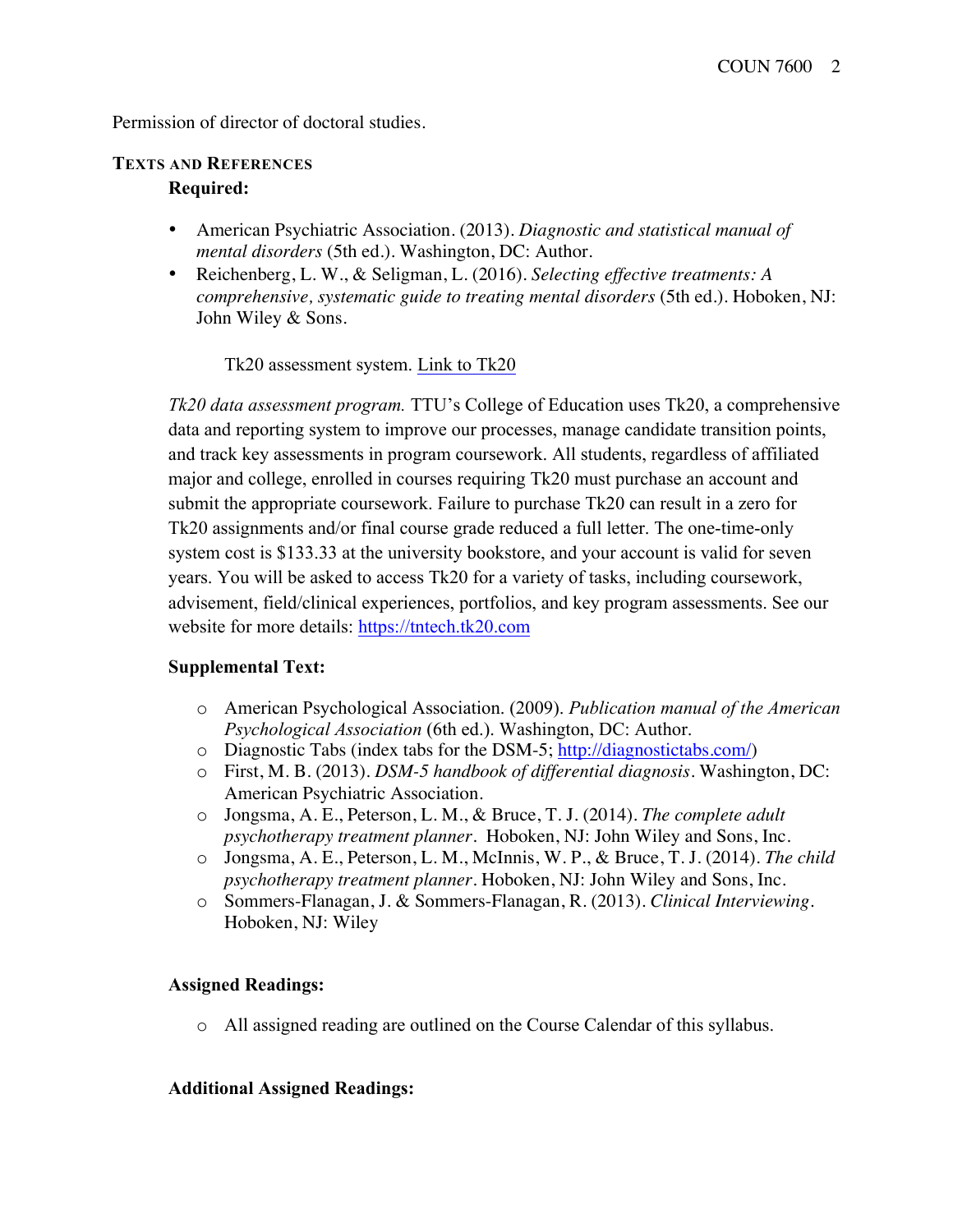o Any additional readings will be available in electric format on iLearn.

#### **COURSE DESCRIPTION**

COUN7600. Diagnosis and Treatment. Focus on diagnosis, etiology, treatment options and the assessment of mental disorders.

| <b>Standards</b>                                                                                                                                                                                                                                                                     | <b>Content/Reading</b>                         | <b>Formative</b><br>Assessment      | <b>Summative</b><br><b>Assessment</b> |
|--------------------------------------------------------------------------------------------------------------------------------------------------------------------------------------------------------------------------------------------------------------------------------------|------------------------------------------------|-------------------------------------|---------------------------------------|
| <b>CMHC</b> 5.C.2.b. Knows the<br>etiology, the diagnostic process and Reichenberg & Seligman<br>nomenclature, treatment, referral,<br>and prevention of mental and<br>emotional disorders.                                                                                          | $DSM-5$<br>Chs. 1-20                           | Class Discussions,<br>Quizzes, etc. | I DO A<br><b>CLIENT MAP</b>           |
| CMHC 5.C.2.d<br>diagnostic process, including<br>differential diagnosis and the use of<br>current diagnostic classification<br>systems, including the Diagnostic<br>and Statistical Manual of Mental<br>Disorders (DSM) and the<br>International Classification of<br>Diseases (ICD) | $DSM-5$<br>Reichenberg & Seligman<br>Chs. 1-20 | Class Discussions,<br>Quizzes, etc. | $I$ DO A<br><b>CLIENT MAP</b>         |
| CMHC 5.C.2.e Recognizes the<br>potential for substance use<br>disorders to mimic and coexist with pp. 417-460<br>a variety of medical and<br>psychological disorders.                                                                                                                | $DSM-5$<br>Reichenberg & Seligman              | Class Discussions,<br>Quizzes, etc. | $I$ DO A<br><b>CLIENT MAP</b>         |
| CMHC 5.C.2.g<br>Understands impact of biological<br>and neurobiological mechanisms on Chs. 1-20<br>mental health.                                                                                                                                                                    | $DSM-5$<br>Reichenberg & Seligman              | Class Discussions,<br>Quizzes, etc. | $I$ DO A<br><b>CLIENT MAP</b>         |
| CMHC 5.C.2.h<br>Understands classifications,<br>indications, and contraindications<br>of commonly prescribed<br>psychopharmacological<br>medications for appropriate<br>medical referral and consultation.                                                                           | $DSM-5$<br>Reichenberg & Seligman<br>Chs. 1-20 | Class Discussions,<br>Quizzes, etc. | $I$ DO A<br><b>CLIENT MAP</b>         |

#### **COURSE CACREP OBJECTIVES/STUDENT LEARNING OUTCOMES**

#### **MAJOR TEACHING METHODS**

Lectures, demonstrations, discussion, reading, or written assignments

#### **SPECIAL INSTRUCTIONAL PLATFORM/MATERIALS**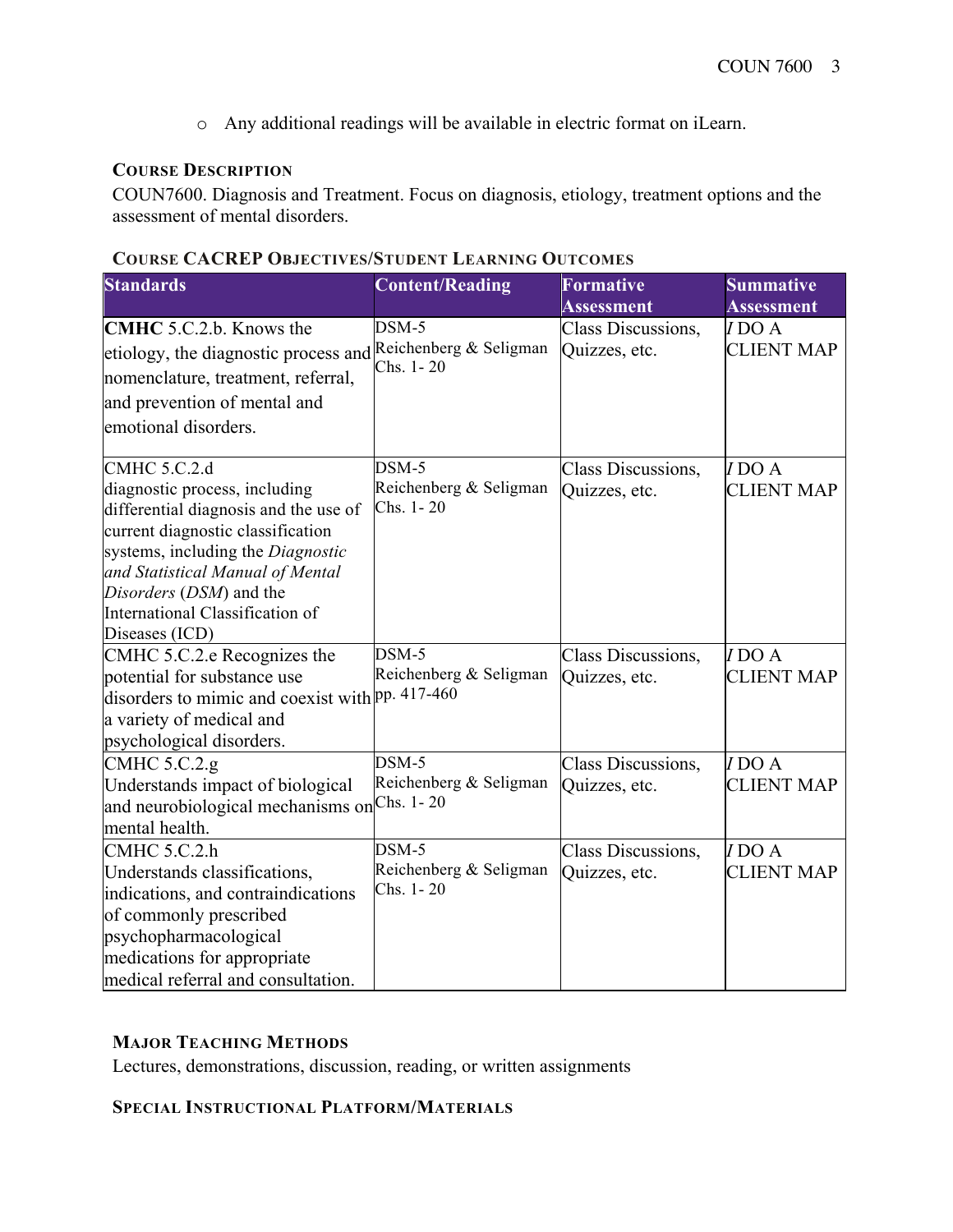ILearn, laptop, etc.

#### **TOPICS TO BE COVERED**

- 1. Introduction to Effective Treatment Planning
- 2. Cultural Formation Interview Impact of cultural background.
- 3. Neurodevelopmental Disorders
- 4. Schizophrenia Spectrum and Other Psychotic Disorders
- 5. Bipolar and Related Disorders
- 6. Depressive Disorders
- 7. Anxiety Disorders
- 8. Obsessive-Compulsive and Related Disorders
- 9. Trauma- and Stressor-Related Disorders
- 10. Dissociative Disorders
- 11. Somatic Symptom and Related Disorders
- 12. Feeding and Eating Disorders
- 13. Elimination Disorders
- 14. Sleep-Wake Disorders
- 15. Sexual Dysfunctions
- 16. Gender Dysphoria
- 17. Disruptive, Impulse Control, and Conduct Disorders
- 18. Substance-Related and Addictive Disorders
- 19. Neurocognitive Disorders
- 20. Personality Disorders
- 21. Paraphilic Disorders

#### **GRADING AND EVALUATION PROCEDURES**

#### **GRADING SCALE**

| <b>Letter Grade</b> | <b>Grade Range</b> |
|---------------------|--------------------|
|                     | 100-93             |
| B                   | 92-85              |
| ⊖                   | 84-77              |
| I)                  | 76-70              |
| E                   | 69 and below       |

| Category  | <b>Assignment</b> | Percentage | <b>Overall</b><br><b>Category Weight</b> |  |
|-----------|-------------------|------------|------------------------------------------|--|
| Formative | Quizzes           | 20%        |                                          |  |
|           | Midterm Exam      | 20%        | 70%                                      |  |
|           | Final Exam        | 30%        |                                          |  |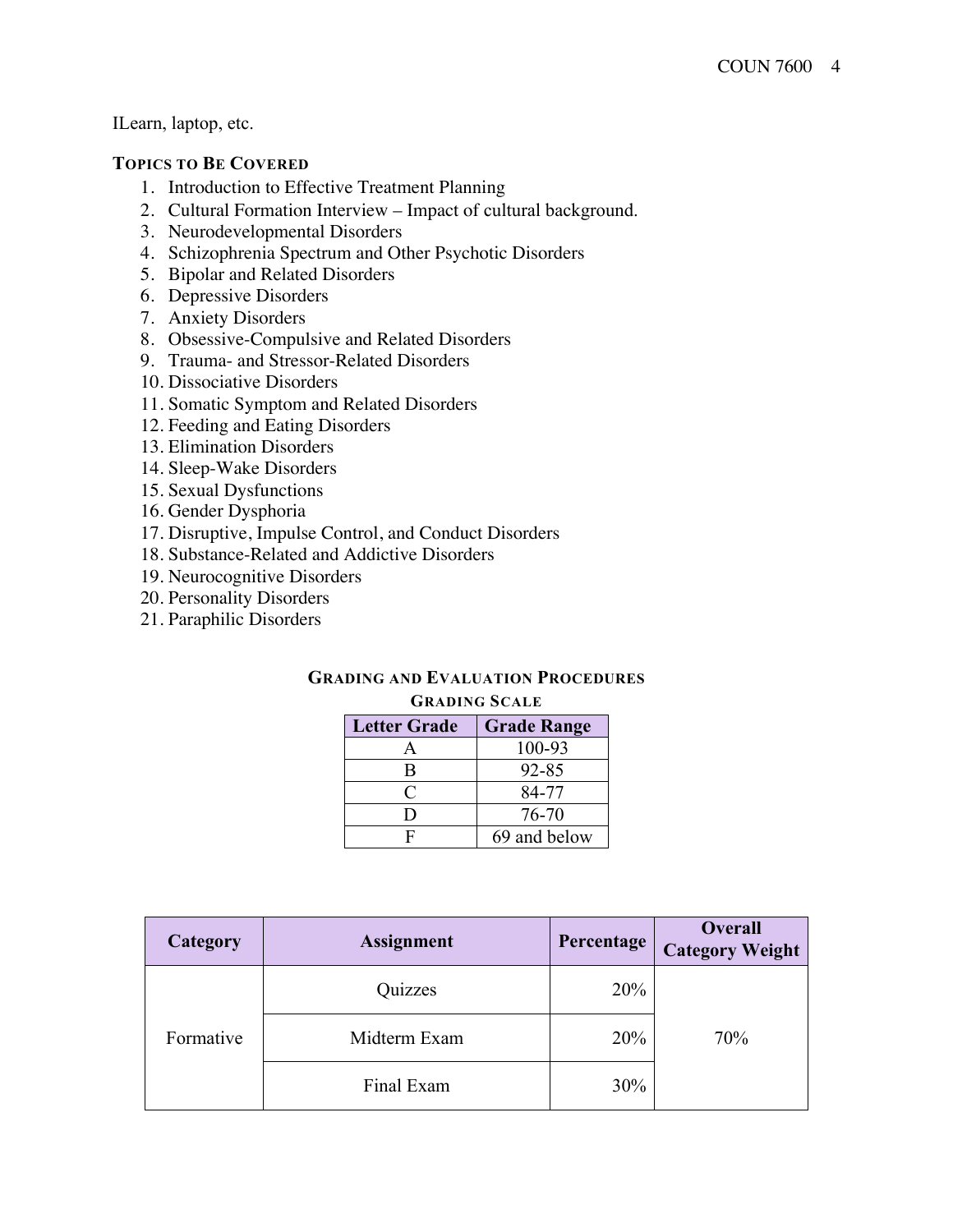| Summative   <i>I</i> DO A CLIENT MAP Presentation | 20%  | 30% |
|---------------------------------------------------|------|-----|
| <b>Total</b>                                      | 100% |     |

All course requirements will be used to determine student's achievement of the course objectives listed under section "assignments and related policy" of this syllabus. All required assignments would be given a specific grade. Final course grades will incorporate the grading system as follows:

#### A) READING ASSIGNMENTS

Students are expected to complete all reading assignments per the Course Schedule.

#### B) QUIZZES

Students will complete online quizzes on the associated content from the DSM-5 and Selecting Effective Treatments textbook. These quizzes will assess your knowledge of the related diagnoses and treatments. See the course calendar for more details. Quizzes must be taken individually without the help or assistance of another individual.

#### C) MIDTERM EXAM

Students will be required to complete a midterm exam that will test their knowledge of the content that has been examined up to that point in our class. More details about the midterm exam will be discussed in class. Exams must be taken individually without the help or assistance of another individual.

#### D) FINAL EXAM

Students will take a final exam that will ask questions from content that has been covered throughout the semester. More details about the final exam will be discussed in class. Exams must be taken individually without the help or assistance of another individual.

#### E) I DO A CLIENT MAP PRESENTATION

During the course of the semester, students will select a character from a movie or television show on whom they will present to the class for 10-15 minutes. Using the *I* DO-A-CLIENT-MAP outline in the text, students will propose a treatment plan for their client through a PowerPoint presentation. Remember that all clinicians do not arrive at the same diagnostic conclusion; however, you must provide support for any diagnosis that you assign to your client. Be sure to list the criteria that are met, and provide justification for your diagnostic decisions.

Students will share segments of the movie that they consider critical to their diagnostic decision with the class and make the presentation as they were at a staffing meeting in an agency setting.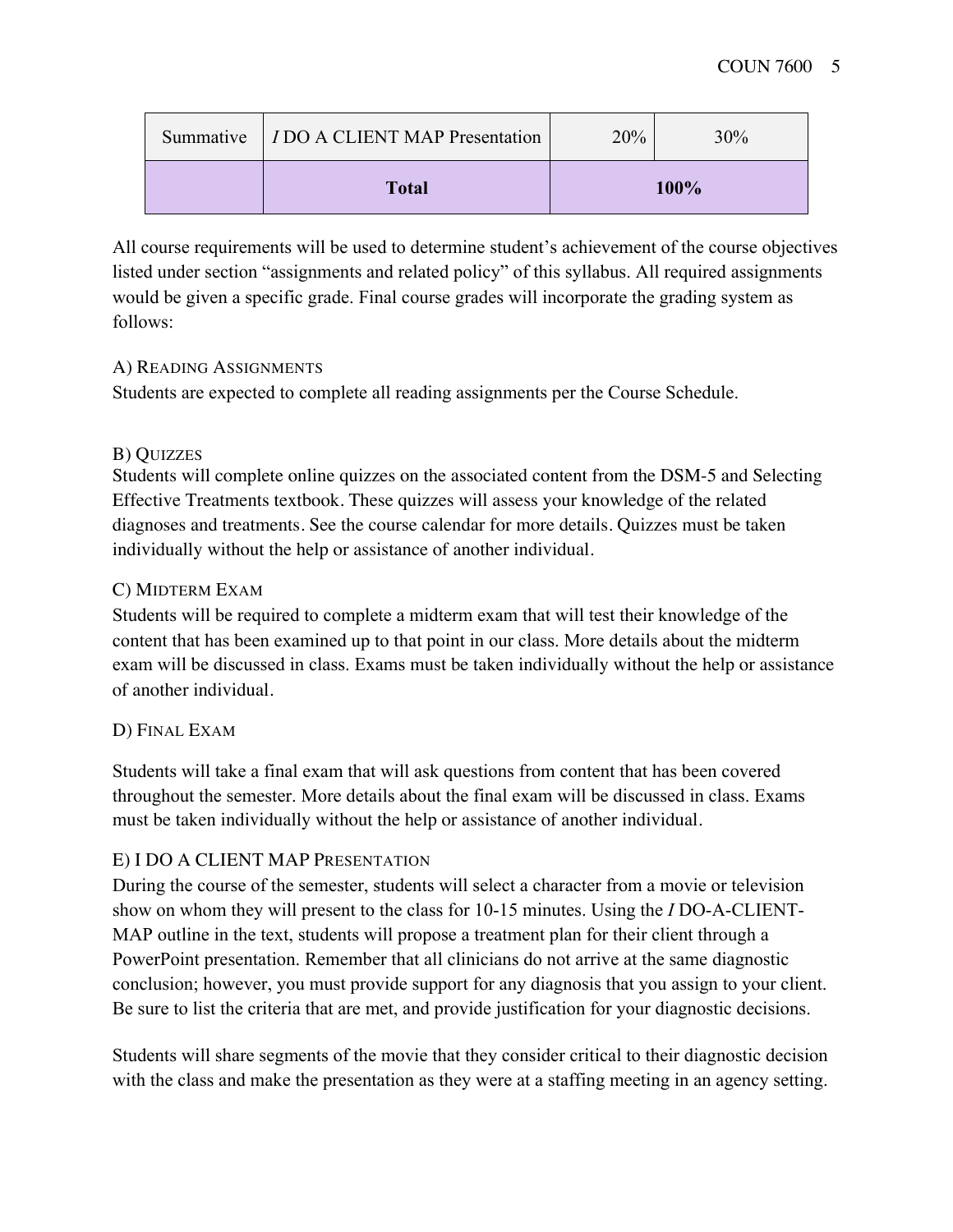Students should notify the instructor of their movie choices in advance to avoid duplication of efforts. Here are some guidelines:

In addition to the *I* DO A CLIENT MAP, students should consider the following questions as they formulate their presentation:

- 1. Note important identifying information regarding this client in terms of age, ethnicity, gender, and other contextual, demographic, and/or descriptive data. You do not need to make up information for this section if it is unknown, but you can use inferences. For example, you may not know the character's exact age, but you can infer that he is in his 20's. Also, you may be able to find character information online at sources like www.imdb.com.
- 2. Provide an overview of your client (the character). You do not need to provide the entire synopsis of the movie. I am interested in the character, not the movie. State your client's assessment of the presenting concerns (how would he or she describe what they are experiencing?)
- 3. Apply the diagnostic system to this client and develop a generic (i.e., atheoretical) treatment/intervention plan. Your diagnosis must be congruent with the behavioral patterns/symptoms displayed by your client. What evidence do you have to support your diagnosis?
- 4. How might the client's gender/cultural background/sexual orientation affect his or her diagnosis and treatment plan? What historical/social/political/cultural/religious issues do you need to consider in applying this diagnosis?
- 5. What are the client's strengths and how can they be utilized in the counseling process/treatment plan?
- 6. Identify Long and Short Term Goals: The goals should be linked to the diagnosis and the needs of the client.
- 7. Specific Considerations for Treatment: This includes length of treatment, motivation, previous treatment, consideration of social supports, compliance with treatment, severity or nature of disorder, cultural variables, and previous treatment that may have a significant impact on the counseling process.
- 8. What additional services (besides counseling) might be beneficial for this client?

\*\*\*If you have any problems with assignments and/or due dates, please contact me prior to the due date so possible accommodations may be made if necessary.

# **COURSE POLICIES**

#### **STUDENT ACADEMIC MISCONDUCT POLICY**

Maintaining high standards of academic integrity in every class at Tennessee Tech is critical to the reputation of Tennessee Tech, its students, alumni, and the employers of Tennessee Tech graduates. The Student Academic Misconduct Policy describes the definitions of academic misconduct and policies and procedures for addressing Academic Misconduct at Tennessee Tech. For details, view the Tennessee Tech's Policy 217 – Student Academic Misconduct at Policy Central.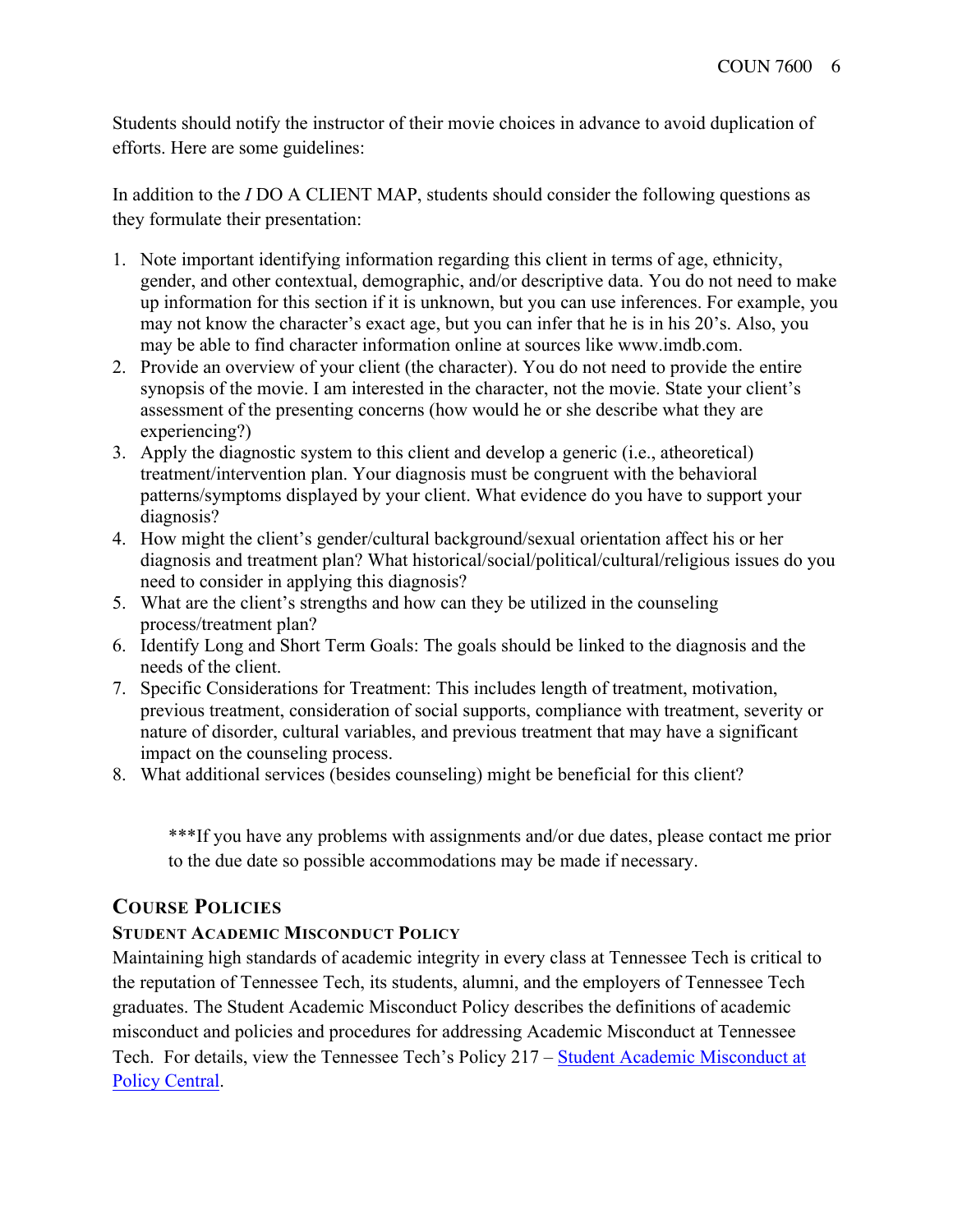#### **ATTENDANCE POLICY**

Attendance to, arriving on time for, preparation for, and participation in scheduled classes is required. There are no excused absences, as this class requires a high level of participation from students. Should a student miss more than one (1) class, then the student will be dropped from the course and receive a failing grade at the instructor's discretion. As arriving late or leaving early is a disruption to the entire class, I would ask that all students inform the class members and me should leaving early or arriving late for class be necessary. Habitually leaving early or arriving late will result in failure of the course.

#### **CLASS PARTICIPATION**

Participation in class is essential to the value of the learning experience within this course. A student's grade may be affected negatively by low participation. In particular, the instructor will evaluate students' participation on the basis of the following criteria.

#### **DISABILITY ACCOMMODATION**

Students with a disability requiring accommodations should contact the Accessible Education Center (AEC). An Accommodation Request (AR) should be completed as soon as possible, preferably by the end of the first week of the course. The AEC is located in the Roaden University Center, Room 112; phone 931-372-6119. For details, view the Tennessee Tech's Policy 340 – Services for Students with Disabilities at Policy Central.

# **COVID-19 UNIVERSITY PROTOCOLS**

- 1. Each student must take personal responsibility for knowing and following the university's COVID-19 protocols. Students are expected to follow all COVID-19 directives published by Tennessee Tech on its official COVID-19 webpage: www.tntech.edu/covid19.
- 2. As conditions related to the pandemic change, the university's COVID-19 protocols are also likely to change. Students are expected to monitor the university's official COVID-19 webpage to stay up to date on all university COVID-19 protocols.
- 3. If the university's COVID-19 protocols include the wearing of face coverings inside campus facilities, then face coverings must be worn covering the mouth and nose. Protocols will apply to all vaccinated and unvaccinated individuals.
- 4. Students who refuse to comply with university protocols will be reported to the Tennessee Tech Dean of Students.
- 5. Students should direct all requests for excused class absences related to COVID-19 to Tennessee Tech's Health Services by following the student link at the following website: www.tntech.edu/covid19/report.php. The Office of Student Affairs will provide notifications to faculty members of student absences and the expected length of the absence.
- 6. Students can get a COVID-19 vaccine on campus at Tech Health Services. Call ahead to schedule at (931) 372-3320. COVID-19 vaccines are given free of charge daily, as well as testing.
- 7. Per CDC guidelines, you are considered fully vaccinated: